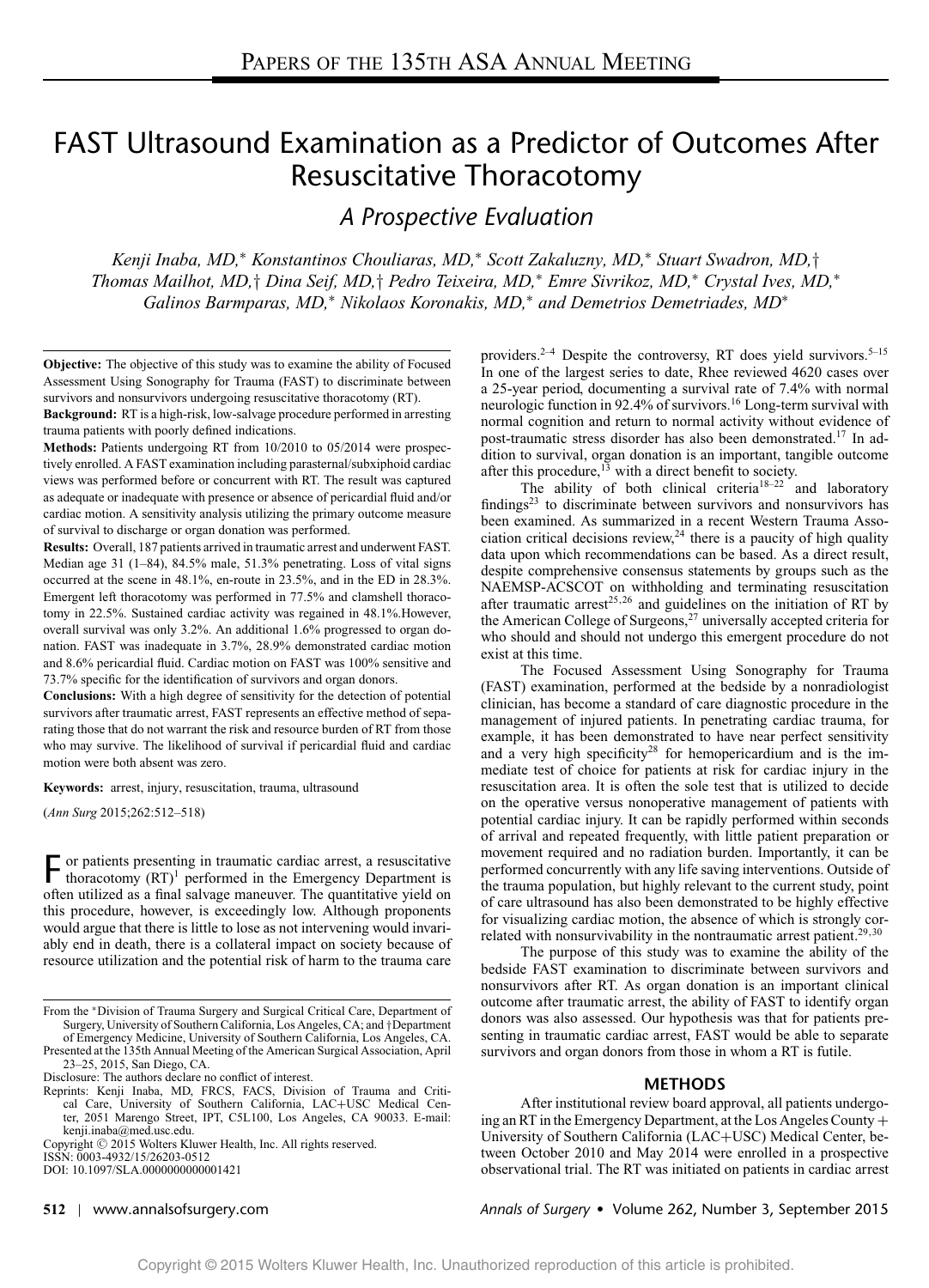at the discretion of the attending trauma surgeon or in their absence the attending emergency medicine physician or the most senior member of the trauma team present. In general, all penetrating trauma patients with absent vital signs and blunt trauma patients with a loss of vital signs en route or in the resuscitation bay underwent RT.

Only thoracotomies performed in the Emergency Department, immediately upon arrival, were analyzed in this study. Patients undergoing an emergent or urgent thoracotomy in the Operating Room were excluded. Injury and patient demographics, operative details, injury burden and clinical outcomes were prospectively documented. The primary outcome was survival to discharge or organ donation. Other outcomes of interest included the return of organized cardiac activity with spontaneous circulation after RT which was defined as a spontaneously beating heart without the need for external cardiac manipulation or the infusion or intermittent dosing of inotropic medications.

The FAST was performed justbefore, or concurrent with the thoracotomy. FAST examinations during the study period were performed by PGY 2–4 emergency medicine residents under direct faculty supervision. As part of their standard residency training and before participation in the study, all residents completed a 2 day, 16 hour ultrasound course consisting of didactics and hands on training, in addition to a minimum of 2 weeks of proctored training in point of care ultrasound, following national emergency medicine guidelines.<sup>31</sup> All residents were trained in the identification of pericardial effusion, cardiac activity and cardiac standstill. Ultrasound examinations were performed on an S-FAST or M-Turbo machine (SonoSite, Bothell, WA) with a 5–1 MHz phased array transducer. Both a parasternal and/or subxiphoid views were obtained. The ultrasound findings were prospectively documented as adequate or inadequate. If adequate, the presence or absence of pericardial fluid and cardiac motion were captured. Cardiac motion was defined as organized, nonfibrillating contractions of the heart. Continuous variables were dichotomized using clinically relevant cut points: systolic blood pressure on admission (<90 mm Hg vs  $\geq$ 90 mm Hg), Injury Severity Score ( $\leq$ 15, 16–24, or  $\geq$ 25), and heart rate on admission ( $\geq$ 60 or  $\leq$ 120 bpm vs  $>120$  or  $< 60$  bpm).

Categorical variables were compared using the Fisher exact test or Pearson  $\chi^2$  test, as appropriate. Continuous variables were compared using Mann-Whitney *U* test. Values are reported as median and interquartile range (IQR) for continuous variables and as percentages for categorical variables. All analysis was performed using SPSS Windows, version 12.0 (SPSS Inc., Chicago, IL). The primary objective of this study was to evaluate the ability of the FAST examination to discriminate between survivors and nonsurvivors in patients who present with traumatic arrest. As organ donation after traumatic

arrest is a clinically important positive outcome, survival to organ donation was also analyzed along with overall survival. A sensitivity analysis was performed using the primary outcome (alive or organ donor versus dead) as the gold standard in the assessment of the findings of the FAST results (positive cardiac motion or pericardial fluid versus no motion and no fluid). Secondary outcomes included Length of Stay (LOS) and ICU LOS.

#### **RESULTS**

There were 223 cases that underwent an RT between October 2010 and May 2014 at the LAC+USC Medical Center after sustaining a traumatic arrest (Fig. 1). Of the entire study population 187 (83.9%) had a FAST performed forming our study cohort. In the patient cohort that was excluded, there were no survivors or organ donors. The median age was 31 years (range1–84) with males comprising 84.5% of the cases (Table 1). 51.3% of the patients sustained penetrating trauma, with the most common mechanism being a gunshot wound (42.2%) followed by pedestrian struck by auto (22.5%), motor vehicle collision (17.1%) and stab wound (9.1%). This was a severely injured cohort of patients with a median ISS of 34 (IQR 19). The total injury burden was extensive (Table 2) with 46.5% having an associated head injury, 12.8% a pelvic fracture, 29.9% extremity injury, 32.6% a vascular injury and 38% an abdominal injury. Although 22.5% of the patients undergoing RT in the emergency department had a cardiac injury, none of these patients survived. During the study time frame, an additional 21 patients sustained a cardiac injury and survived to discharge. All were penetrating thoracic injuries with a pericardial effusion on FAST and all were emergently brought to the operating room for a planned sternotomy and were ,therefore, excluded from the study. Of this group, 7(33.3%) were profoundly unstable and arrested on entry into the operating room requiring emergent left thoracotomy for the repair. Although these cases were excluded from the analysis, the decision to move to the operating room in all cases was preceded by a FAST examination that was positive for pericardial fluid.

Vital signs were lost at the scene in 48.1%, en-route in 23.5% and in the ED in 28.3%. The majority (85.6%) arrived by ground EMS transport, 11.8% by air and 2.7% by private vehicle. The median duration of transport time was 33 minutes (IQR 15). Field endotracheal intubation was performed in 48.7% of patients. Almost one quarter of our study population (22.5%) underwent bilateral or clamshell thoracotomy with the remainder receiving a standard Left anterolateral thoracotomy. Of all patients that underwent RT, 48.1% regained sustained cardiac motion, however, ultimately only 6 (3.2%) survived and 3 (1.6%) additional patients became organ donors. For survivors, the median ICU LOS was 11 (14) days with an overall hospital LOS



**FIGURE 1.** Patient flow chart. FAST indicates Focused Assessment with Sonography for Trauma; FAST+, positive for cardiac motion or fluid; FAST–, negative for cardiac motion or fluid; FAST∼, inadequate exam.

<sup>C</sup> *2015 Wolters Kluwer Health, Inc. All rights reserved.* www.annalsofsurgery.com | **513**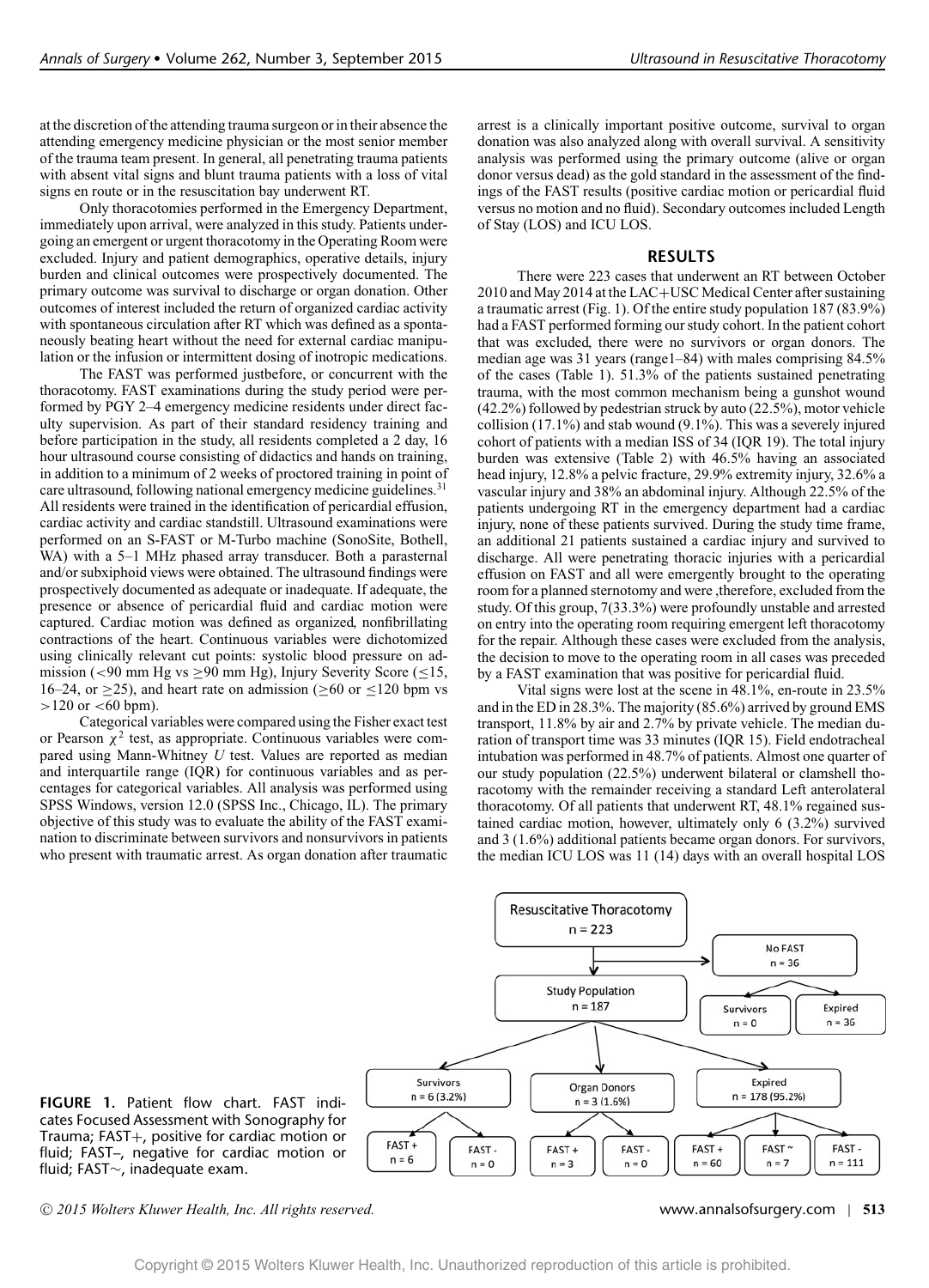|                      | <b>Total</b> | Survivors/       | <b>Deaths</b> |       |
|----------------------|--------------|------------------|---------------|-------|
|                      | $(n = 187)$  | donors $(n = 9)$ | $(n = 178)$   | P     |
| Demographics         |              |                  |               |       |
| Age                  | 31(21)       | 38 (31)          | 31(21)        | 0.627 |
| Male                 | 158 (84.5%)  | 8 (88.9%)        | 150 (84.3%)   | 1.000 |
| Penetrating          | 96 (51.3%)   | $5(55.6\%)$      | 91 (51.1%)    | 1.000 |
| <b>ISS</b>           | 34(19)       | 25(28)           | 34(20)        | 0.047 |
| <b>ED</b> Vitals     |              |                  |               |       |
| SBP < 90             | 145 (77.5%)  | $4(44.4\%)$      | 141 (79.2%)   | 0.028 |
| HR>120 OR            | 164 (88.2%)  | 7(77.8%)         | 157 (88.7%)   | 0.288 |
| HR < 60              |              |                  |               |       |
| GCS < 8              | 168 (90.3%)  | 8 (88.9%)        | 160 (90.4%)   | 1.000 |
| Field intubation     | 91 (48.7%)   | $4(44.4\%)$      | 87 (48.9%)    | 1.000 |
| Cardiac electrical   | 56 (29.9%)   | $6(66.7\%)$      | 50 (28.1%)    | 0.022 |
| activity             |              |                  |               |       |
| Vital signs lost     |              |                  |               |       |
| Scene                | 90 (48.1%)   | $2(22.2\%)$      | 88 (49.4%)    | 0.154 |
| En-route             | 44 (23.5%)   | $2(22.2\%)$      | 42 (23.6%)    | 0.154 |
| ED.                  | 53 (28.3%)   | $5(55.6\%)$      | 48 (27%)      | 0.154 |
| Operative procedures |              |                  |               |       |
| Left thoracotomy     | 145 (77.5%)  | $9(100\%)$       | 136 (76.4%)   | 0.212 |
| Bilateral/clamshell  | 42 (22.5%)   | 0                | 42 (23.6%)    | 0.212 |
| thoracotomy          |              |                  |               |       |
| Exploratory          | $67(35.8\%)$ | $5(55.6\%)$      | $62(34.8\%)$  | 0.286 |
| laparotomy           |              |                  |               |       |
| Transport            |              |                  |               |       |
| Ground transport     | 160 (85.6%)  | $8(88.9\%)$      | 152 (85.4%)   | 0.202 |
| Air transport        | $22(11.8\%)$ | $\Omega$         | 22 (12.4%)    | 0.202 |
| Private vehicle      | 5(2.7%)      | $1(11.1\%)$      | $4(2.2\%)$    | 0.202 |

**TABLE 1.** Clinical Demographics, Vital Signs, Operative Procedures, and Method of Transportation

The continuous variables are presented as median (interquartile range).

ISS indicates injury severity score; ED, emergency department; SBP, systolic blood pressure; HR, heart rate.

### **TABLE 2.** Injury Distribution

|                                  | Total<br>$(n = 187)$ | Survivors/<br>donors $(n = 9)$ | <b>Deaths</b><br>$(n = 178)$ | P     |
|----------------------------------|----------------------|--------------------------------|------------------------------|-------|
| Head injury                      | 87 (46.5%)           | $5(55.6\%)$                    | 82 (46.1%)                   | 0.736 |
| Spine injury                     | $8(4.3\%)$           | $2(22.2\%)$                    | $6(3.4\%)$                   | 0.050 |
| Pelvic injury                    | 24 (12.8%)           | $2(22.2\%)$                    | $22(12.4\%)$                 | 0.325 |
| Extremity injury                 | 56 (29.9%)           | $2(22.2\%)$                    | 54 (30.3%)                   | 0.727 |
| Thoracic injury                  | 102 (54.5%)          | $4(44.4\%)$                    | 98 (55.1%)                   | 0.734 |
| Cardiac injury                   | 42 (22.5%)           | 0                              | 42 $(23.6\%)$                | 0.212 |
| Lung injury                      | 66 (35.3%)           | $3(33.3\%)$                    | $63(35.4\%)$                 | 1.000 |
| Abdominal injury                 | 71 (38%)             | $5(55.6\%)$                    | 66 (37.1%)                   | 0.304 |
| Solid organ injury               | 53 (28.3%)           | $2(22.2\%)$                    | 51 (28.7%)                   | 1.000 |
| Hollow viscus injury             | $25(13.4\%)$         | $2(22.2\%)$                    | 23 (12.9%)                   | 0.344 |
| Diaphragmatic injury             | 21 (11.2%)           | $1(11.1\%)$                    | 20 (11.2%)                   | 1.000 |
| Vascular injury                  | 61 (32.6%)           | $4(44.4\%)$                    | 57 (32%)                     | 0.476 |
| Head and neck<br>vascular injury | $5(2.7\%)$           | 0                              | $5(2.8\%)$                   | 1.000 |
| Thoracic vascular<br>injury      | 33 (17.6%)           | $3(33.3\%)$                    | $30(16.9\%)$                 | 0.198 |
| Abdominal vascular<br>injury     | 26 (13.9%)           | $2(22.2\%)$                    | 24 (13.5%)                   | 0.363 |
| Extremity vascular<br>injury     | $5(2.7\%)$           | $\theta$                       | $5(2.8\%)$                   | 1.000 |

of 14 (17) days. Two of the six survivors were discharged home, neurologically intact. Two patients with spinal cord injuries (1 paraplegic and1quadriplegic) were discharged to a rehabilitation center and the remaining 2 patients had no functional neurologic recovery and were transferred to long-term care.

Overall the FAST was inadequate in 3.7%. Cardiac motion was demonstrated in 28.9% and pericardial fluid in 8.6%. A series of sensitivity and specificity analyses were completed starting with cardiac motion, adding pericardial fluid and finally the inadequate studies (Table 3). The sensitivity and specificity analysis of cardiac motion alone for identifying survivors or organ donors demonstrated a sensitivity of 100% and specificity of 73.7% (Tables 4–6). The Negative Predictive Value of cardiac motion on the FAST examination is, therefore, 100% with a Positive Predictive Value of 16.7%. The addition of pericardial fluid, or those with inadequate results did not improve the sensitivity for the identification of survivors or organ donors. All survivors and organ donors had an adequate view and all had evidence of cardiac movement on their FAST. The presence or

#### **TABLE 3.** FAST Findings in the Overall Study Population

|                   | Total<br>$(n = 187)$ | Survivors/<br>donors $(n = 9)$ | Deaths<br>$(n = 178)$ |            |
|-------------------|----------------------|--------------------------------|-----------------------|------------|
| Cardiac motion    | 54 (28.9%)           | $9(100\%)$                     | $45(25.3\%)$          | ${<}0.001$ |
| Pericardial fluid | $16(8.6\%)$          |                                | 16(9%)                | 1.000      |
| Inadequate view   | $7(3.7\%)$           |                                | $7(3.9\%)$            | 1.000      |

FAST indicates Focused Assessment with Sonography in Trauma.

#### **TABLE 4.** Sensitivity and Specificity of Cardiac Motion in the Determination of Survival and Organ Donation

|                   | Alive/<br>Organ<br><b>Donation</b> | Dead |                                  |
|-------------------|------------------------------------|------|----------------------------------|
| Cardiac motion    | y,                                 | 45   | Sensitivity = $9/9 = 100\%$      |
| No cardiac motion | $\theta$                           | 126  | Specificity = $126/171 = 73.7\%$ |

The seven equivocal studies were excluded from this analysis.

**TABLE 5.** Sensitivity and Specificity of Cardiac Motion or Pericardial Fluid in the Determination of Survival and Organ Donation. The Seven Equivocal Studies Were Excluded From This Analysis

|                               | Alive/<br>Organ<br><b>Donation</b> | Dead |                                    |
|-------------------------------|------------------------------------|------|------------------------------------|
| Cardiac<br>motion/fluid       |                                    | 60   | Sensitivity = $9/9 = 100\%$        |
| No cardiac<br>motion/no fluid | 0                                  | 111  | Specificity = $111/171$ =<br>64 9% |

**TABLE 6.** Sensitivity and Specificity of Cardiac Motion or Pericardial Fluid or Inadequate Exam in the Determination of Survival and Organ Donation

|                                           | Alive/<br>Organ<br><b>Donation</b> | Dead |                                    |
|-------------------------------------------|------------------------------------|------|------------------------------------|
| Cardiac motion/<br>fluid/<br>inadequate   | 9                                  | 67   | Sensitivity = $9/9 = 100\%$        |
| No cardiac<br>motion/no<br>fluid/adequate | 0                                  | 111  | Specificity = $111/178$ =<br>62.4% |

**514** | www.annalsofsurgery.com <sup>C</sup> *2015 Wolters Kluwer Health, Inc. All rights reserved.*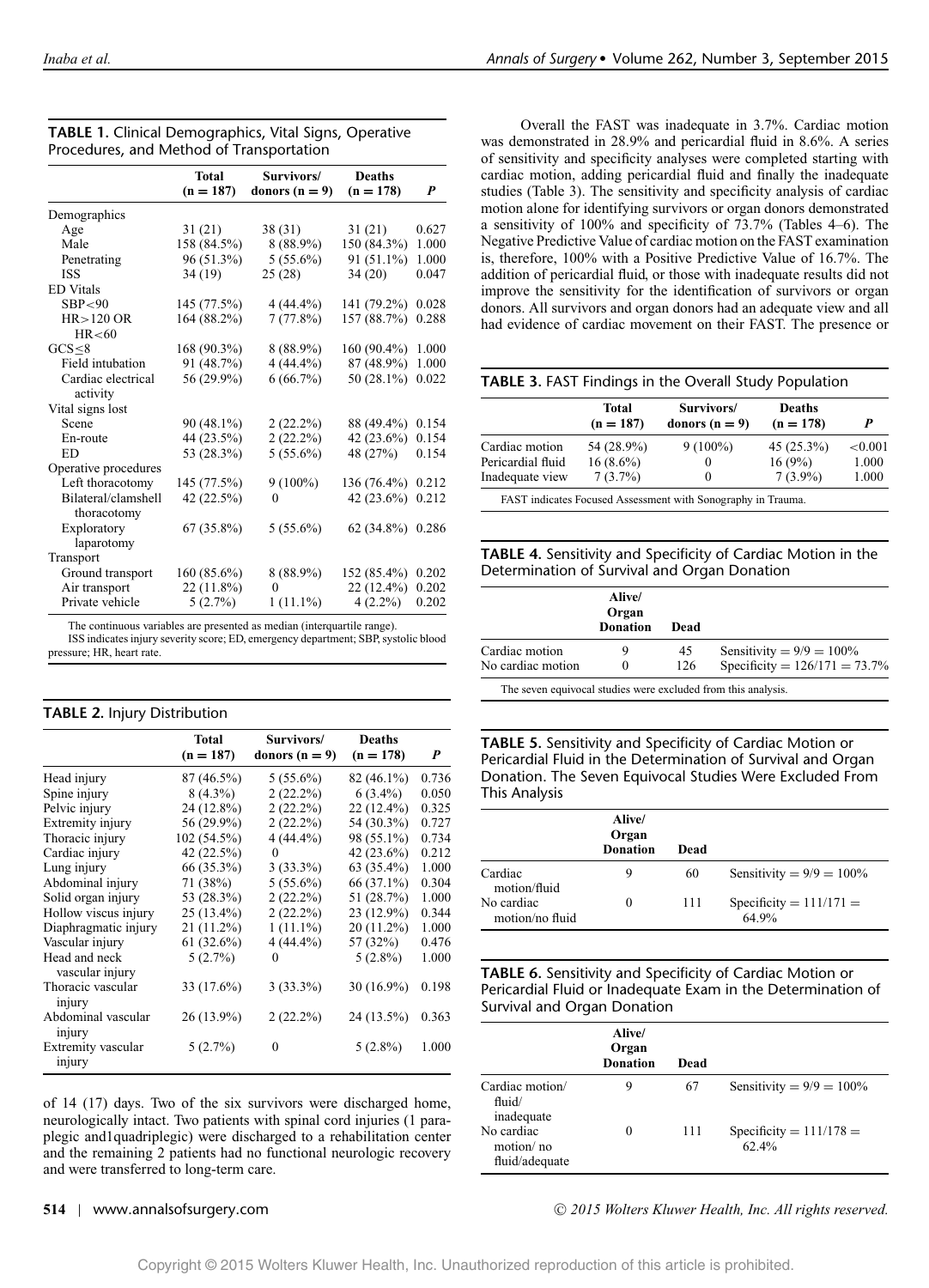absence of pericardial fluid did not impact the sensitivity or practical utility of FAST in the arresting trauma patient. No patient in this study without cardiac motion or pericardial fluid survived or became an organ donor. In this study, had a FAST been used to select patients to undergo RT, all survivors would have been identified and more than half (59.4%) of the nontherapeutic thoracotomies would have been avoided.

#### **DISCUSSION**

RT is a high-risk, low-yield procedure that attempts to salvage patients who have sustained a traumatic cardiac arrest. Despite the risks inherent to the performance of this procedure<sup>2,3</sup> and the associated costs which include material costs, consumables such as blood products, human resources and resuscitation area occupancy which can ultimately impact patient flow throughout the hospital, patients do survive this procedure.<sup>5–12,14,15,18,19,32</sup> Although the dataare limited, long-term neurologic function of the survivors has also been documented, with intact cognition and acceptable rates of post-traumatic stress disorder.<sup>17</sup> In addition to survivors, another important outcome after RT is the potential organ donor. Despite all of the advances in transplantation science, every day in the US, more than 100,000 patients remain on the transplant list, many of whom will die before receiving a life-saving donation. In a study examining 263 RT patients, 4.2% became potential organ donors, and 1.1% ultimately donated, impacting the survival and quality of life of more recipients than the actual number of survivors $^{13}$  of the procedure. The actual survival rate does vary considerably because of the lack of uniformity in the indications utilized for RT in each of the studies, however, for certain mechanisms such as a cardiac injury, survival can be as high as 20%.16 In a comprehensive 25 year review by Rhee that included 24 studies and 4620 cases, the overall survival rate was 7.4% with normal neurologic outcomes seen in 92.4% of survivors.<sup>16</sup> In this study, critical factors such as the location of injury (survival 19.4% for cardiac vs 10.7% thoracic versus 4.5% abdominal vs 0.7% multiple), mechanism of injury (8.8% penetrating vs 1.4% blunt), and signs of life (11.5% if present on arrival vs 8.9% if present on transport vs 1.2% if absent in the field) were found to be associated with survival. As in other studies, however, the authors concluded that "there was no clear single independent preoperative factor that could uniformly predict death."<sup>16</sup> Attempts to detect biochemical abnormalities<sup>23</sup> associated with survival have also been performed with the goal of finding correctable defects or predictors of futility, but these have also been unsuccessful.

Therefore, at this time, universally accepted guidelines<sup>25–27</sup> for which patients should or should not undergo RT do not exist. The comprehensive summary performed by Burlew and the Western Trauma Association Critical Decisions Group, highlights the lack of high quality data,<sup>24</sup> which is for the most part retrospective. In these retrospective studies where data- capture is difficult, key physiologic data elements and comprehensive mechanism and transportation data are often missing. Although more granular data can be obtained prospectively, these studies are uncommon and often limited by small numbers. Because of this, at this time there are no clinical predictors that are sufficiently strong to allow patients to be definitively excluded from this potentially life-saving procedure.

Ultrasound has been used extensively in the diagnostic evaluation of acutely injured patients. The FAST examination accurately detects the presence of free fluid within 3 body cavities, the peritoneum, pleural and pericardial spaces. It is a critical part of the contemporary management algorithm for penetrating injuries to the torso where the heart is at risk of injury. For patients in acute traumatic cardiac arrest, several preliminary retrospective studies have also highlighted its potential benefits.<sup>33-36</sup> It is an immediately available, rapid, repeatable, noninvasive point of care diagnostic modality that does not

require the use of radiation. Although body morphology, soft tissue defects or abnormalities and user variability can impact the results, the views being utilized in this study are minimally affected and are technically simple to obtain. Two previous studies have specifically examined the ability of FAST to identify those who might survive a traumatic cardiac arrest.<sup>34,35</sup> In the study by Schuster,<sup>35</sup> 28 patients presenting with Pulseless Electrical Activity were examined retrospectively. FAST was utilized to examine contractile cardiac activity as a predictor of survival potential. Twelve of the 28 had organized cardiac activity on their FAST. Although all of the patients expired in this small series, those who regained a pulse and survived to leave the ER all had cardiac activity on their FAST. In the study from Cureton, 34 162 patients in cardiac arrest were retrospectively examined. Survival was found to be 23.5% if cardiac motion was seen versus 1.9% if not, for a sensitivity of 86% overall and 100% for those arresting after penetrating injury. The absence of cardiac motion was found to be an excellent predictor of death with a NPV approaching 100%. This is further supported by the multicenter initiative by Moore that enrolled 56 survivors of RT over a 6 year period.<sup>20</sup> In this series, the largest to date, they concluded that RT was futile if asystole was the presenting rhythm and there was no evidence of pericardial tamponade. Our study is in agreement with this work. Cardiac motion was seen on the initial ultrasound of all survivors and organ donors. No patient that had absent cardiac motion or fluid survived, for a sensitivity of 100%.

The applicability of these results to other centers would rely upon the immediate availability of an ultrasound machine and a skilled user able to rapidly and reliably identify the heart and detect motion or pericardial fluid. This capability may not exist in all clinical settings. In particular, there have been several reports of prehospital RT,<sup>37,38</sup> predominately in systems of care where advanced providers are brought to the injured patient at the scene. No such patients were enrolled in this study, although theoretically, if ultrasound capability was present on board the EMS transport, it could be used as a screening modality. In the larger context, alternative interventions such as REBOA are being investigated to better define their role in the periarrest period after trauma.39,40 How bedside ultrasound is integrated into a management algorithm that includes both REBOA and RT will need to be further investigated. Even further into the future, the work being done on Emergency Preservation and Resuscitation $41$  or suspended animation, may also increase the therapeutic options for patients in traumatic cardiac arrest. The screening diagnostic role of FAST in patients who may ultimately be candidates for Emergency Preservation and Resuscitation will need to be fully investigated. As a final consideration, from a societal perspective, the impact on provider training and team preparation of these findings must be considered. RT is already a relatively rare procedure. If the number of RTs performed is further decreased, especially in lower volume trauma centers, the trauma team may not accrue sufficient maintenance of skills, which may negatively impact the outcomes of a potentially salvageable patient treated by this unprepared team.

Termination of resuscitative efforts without opening the chest is an extremely difficult and emotional decision. The absence of cardiac activity, visible to the entire team, provides additional objective data that thoracotomy is futile and can aid in the decision to cease resuscitative efforts. This may be of particular benefit in those patients who fall outside the institutional or individual provider criteria in place for initiation of an RT. For these patients, these results may help mitigate an unnecessary waste of resources and potential harm to the providers.

In summary, for the patients that arrived to hospital and underwent a FAST examination, all survivors and organ donors had visible cardiac motion. If no cardiac motion or pericardial effusion was seen, the survival was zero. Ultrasound was, therefore, able to effectively identify those patients who had the potential to survive

#### <sup>C</sup> *2015 Wolters Kluwer Health, Inc. All rights reserved.* www.annalsofsurgery.com | **515**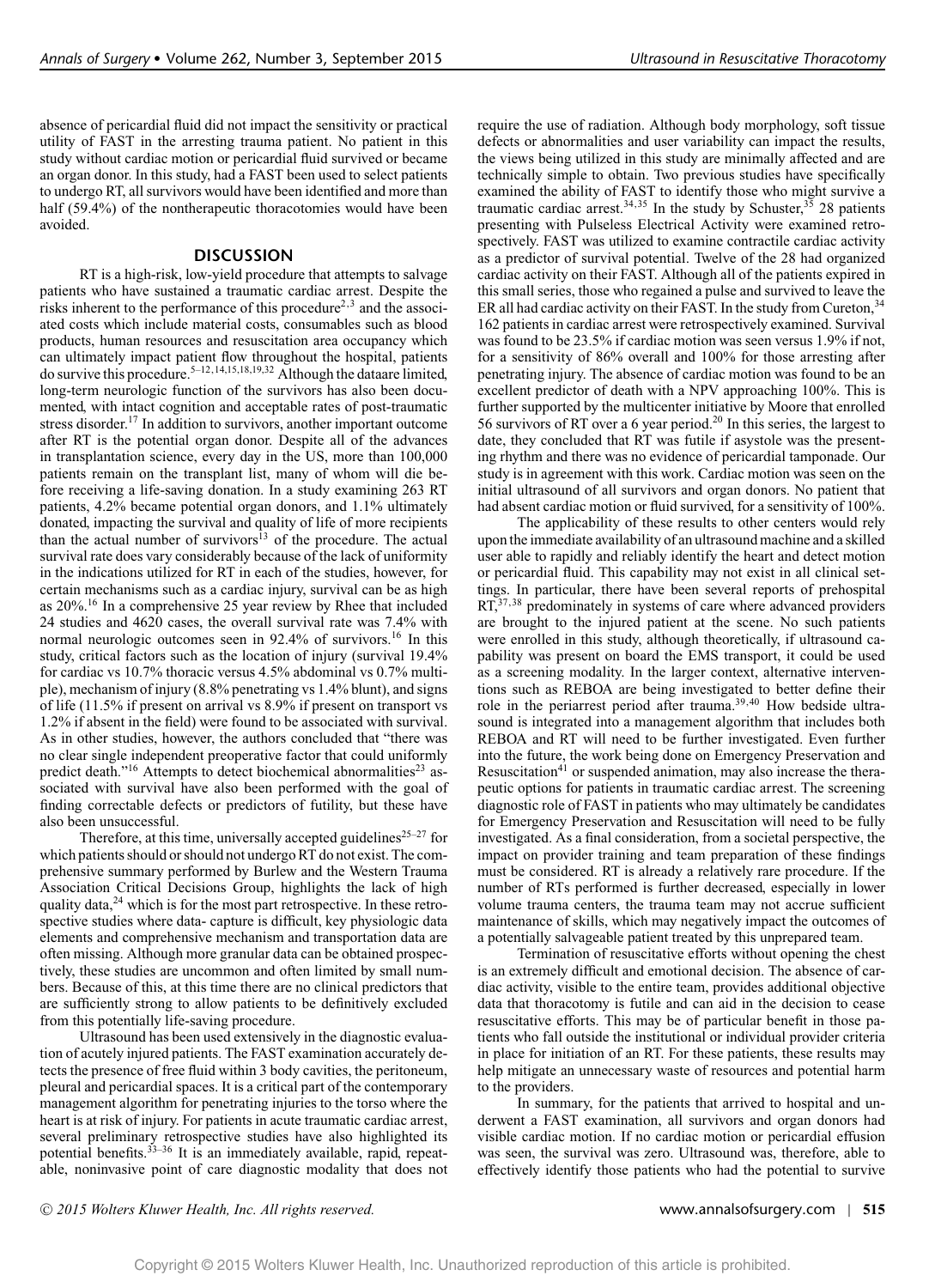the RT and discriminate them from those who did not. Utilizing ultrasound would have resulted in the avoidance of a significant proportion of thoracotomies which were ultimately found to be futile.

### **REFERENCES**

- 1. Cothren CC, Moore EE. Emergency department thoracotomy for the critically injured patient: Objectives, indications, and outcomes. *World J Emerg Surg*. 2006;1:4.
- 2. Sikka R, Millham FH, Feldman JA. Analysis of occupational exposures associated with emergency department thoracotomy. *J Trauma*. 2004;56:867–872.
- 3. Passos EM, Engels PT, Doyle JD, et al. Societal costs of inappropriate emergency department thoracotomy. *J Am Coll Surg*. 2012;214:18–25.
- 4. Rosemurgy AS, Norris PA, Olson SM, et al. Prehospital traumatic cardiac arrest: the cost of futility. *J Trauma.* 1993;35:468–474.
- 5. Rabinovici R. Sixty-Seven Consecutive Resuscitative Thoracotomies by A Single Surgeon. *Scand J Surg*. 2014;103:156–160.
- 6. Khorsandi M, Skouras C, Shah R. Is there any role for resuscitative emergency department thoracotomy in blunt trauma? *Interact Cardiovasc Thorac Surg*. 2013;16:509–516.
- 7. Karmy-Jones R, Nathens A, Jurkovich GJ, et al. Urgent and emergent thoracotomy for penetrating chest trauma. *J Trauma.* 2004;56:664–669.
- 8. Sheppard FR, Cothren CC, Moore EE, et al. Emergency department resuscitative thoracotomy for nontorso injuries. *Surgery*. 2006;139:574–576.
- 9. Seamon MJ, Pathak AS, Bradley KM, et al. Emergency department thoracotomy: still useful after abdominal exsanguination? *J Trauma*. 2008;64:1–8.
- 10. Seamon MJ, Shiroff AM, Franco M, et al. Emergency department thoracotomy for penetrating injuries of the heart and great vessels: an appraisal of 283 consecutive cases from two urban trauma centers. *J Trauma*. 2009;67:1250– 1258.
- 11. Seamon MJ, Fisher CA, Gaughan JP, et al. Emergency department thoracotomy: survival of the least expected. *World J Surg.* 2008;32:604–612.
- 12. Lustenberger T, Labler L, Stover JF, et al. Resuscitative emergency thoracotomy in a Swiss trauma centre. *Br J Surg.* 2012;99:541–548.
- 13. Schnuriger B, Inaba K, Branco BC, et al. Organ donation: an important outcome after resuscitative thoracotomy. *J Am Coll Surg*. 2010;211:450–455.
- 14. Slessor D, Hunter S. To be blunt: are we wasting our time? Emergency department thoracotomy following blunt trauma: A systematic review and metaanalysis. *Ann Emerg Med.* 2015;65:297–307.
- 15. Fialka C, Sebok C, Kemetzhofer P, et al. Open-chest cardiopulmonary resuscitation after cardiac arrest in cases of blunt chest or abdominal trauma: a consecutive series of 38 cases. *J Trauma*. 2004;57:809–814.
- 16. Rhee PM, Acosta J, Bridgeman A, et al. Survival after emergency department thoracotomy: review of published data from the past 25 years. *J Am Coll Surg*. 2000;190:288–298.
- 17. Keller D, Kulp H, Maher Z, et al. Life after near death: long-term outcomes of emergency department thoracotomy survivors. *J Trauma Acute Care Surg*. 2013;74:1315–1320.
- 18. Powell DW, Moore EE, Cothren CC, et al. Is emergency department resuscitative thoracotomy futile care for the critically injured patient requiring prehospital cardiopulmonary resuscitation? *J Am Coll Surg*. 2004;199:211–215.
- 19. Wyrick DL, Dassinger MS, Bozeman AP, et al. Hemodynamic variables predict outcome of emergency thoracotomy in the pediatric trauma population. *J Pediatr Surg.* 2014;49:1382–1384.
- 20. Moore EE, Knudson MM, Burlew CC, et al. Defining the limits of resuscitative emergency department thoracotomy: a contemporary Western Trauma Association perspective. *J Trauma*. 2011;70:334–339.
- 21. Demetriades D, Rabinowitz B, Sofianos C. Emergency room thoracotomy for stab wounds to the chest and neck. *J Trauma.* 1987;27:483–485.
- 22. Ivatury RR, Kazigo J, Rohman M, et al. "Directed" emergency room thoracotomy: a prognostic prerequisite for survival. *J Trauma*. 1991;31:1076–1082.
- 23. Schnuriger B, Talving P, Inaba K, et al. Biochemical profile and outcomes in trauma patients subjected to open cardiopulmonary resuscitation: a prospective observational pilot study. *World J Surg.* 2012;36:1772–1778.
- 24. Burlew CC, Moore EE, Moore FA, et al. Western Trauma Association critical decisions in trauma: resuscitative thoracotomy. *J Trauma Acute Care Surg*. 2012;73:1359–1363.
- 25. Millin MG, Galvagno SM, Khandker SR, et al. Withholding and termination of resuscitation of adult cardiopulmonary arrest secondary to trauma: resource document to the joint NAEMSP-ACSCOT position statements. *J Trauma Acute Care*. 2013;75:459–467.
- 26. Fallat ME. Withholding or termination of resuscitation in pediatric out-ofhospital traumatic cardiopulmonary arrest. *Ann Emerg Med.* 2014;63:504–515.
- 
- 27. Practice management guidelines for emergency department thoracotomy. Working Group, Ad Hoc Subcommittee on Outcomes, American College of Surgeons-Committee on Trauma. *J Am Coll Surg*. 2001;193:303–309.
- 28. Rozycki GS, Feliciano DV, Ochsner MG, et al. The role of ultrasound in patients with possible penetrating cardiac wounds: a prospective multicenter study. *J Trauma.* 1999;46:543–552.
- 29. Blaivas M, Fox JC. Outcome in cardiac arrest patients found to have cardiac standstill on the bedside emergency department echocardiogram. *Acad Emerg Med.* 2001;8:616–621.
- 30. Blyth L, Atkinson P, Gadd K, et al. Bedside focused echocardiography as predictor of survival in cardiac arrest patients: a systematic review. *Acad Emerg Med.* 2012;19:1119–1126.
- 31. Lewiss RE, Pearl M, Nomura JT, et al. CORD-AEUS: consensus document for the emergency ultrasound milestone project. *Acad Emerg Med.* 2013;20:740– 745.
- 32. Mitchell TA, Waldrep KB, Sams VG, et al. An 8-year review of operation enduring freedom and operation iraqi freedom resuscitative thoracotomies. *Mil Med.* 2015;180:33–36.
- 33. Menaker J, Cushman J, Vermillion JM, et al. Ultrasound-diagnosed cardiac tamponade after blunt abdominal trauma-treated with emergent thoracotomy. *J Emerg Med*. 2007;32:99–103.
- 34. Cureton EL, Yeung LY, Kwan RO, et al. The heart of the matter: utility of ultrasound of cardiac activity during traumatic arrest. *J Trauma Acute Care Surg*. 2012;73:102–110.
- 35. Schuster KM, Lofthouse R, Moore C, et al. Pulseless electrical activity, focused abdominal sonography for trauma, and cardiac contractile activity as predictors of survival after trauma. *J Trauma*. 2009;67:1154–1157.
- 36. Ferrada P, Wolfe L, Anand RJ, et al. Use of limited transthoracic echocardiography in patients with traumatic cardiac arrest decreases the rate of nontherapeutic thoracotomy and hospital costs. *J Ultrasound Med*. 2014;33:1829–1832.
- 37. Coats TJ, Keogh S, Clark H, et al. Prehospital resuscitative thoracotomy for cardiac arrest after penetrating trauma: rationale and case series. *J Trauma.* 2001;50:670–673.
- 38. Davies GE, Lockey DJ. Thirteen survivors of prehospital thoracotomy for penetrating trauma: a prehospital physician-performed resuscitation procedure that can yield good results.  $\hat{J}$  Trauma. 2011;70:75–78.
- 39. Brenner ML, Moore LJ, DuBose JJ, et al. A clinical series of resuscitative endovascular balloon occlusion of the aorta for hemorrhage control and resuscitation. *J Trauma Acute Care Surg*. 2013;75:506–511.
- 40. Stannard A, Eliason JL, Rasmussen TE. Resuscitative endovascular balloon occlusion of the aorta (REBOA) as an adjunct for hemorrhagic shock. *J Trauma.* 2011;71:1869–1872.
- 41. Alam HB, Pusateri AE, Kindzelski A, et al. Hypothermia and hemostasis in severe trauma: a new crossroads workshop report. *J Trauma Acute Care Surg*. 2012;73:809–817.

# **DISCUSSANTS**

# **D. Spain (Stanford, CA):**

I would like to commend the authors on doing a prospective observational study with a fairly straightforward clinical question: can we use physician-performed ultrasound in decision-making for RT, which is a low-yield, high-risk, high-resource-intensive procedure. I have five questions for you.

- 1. You said that FAST was performed by the emergency medicine residents. As a general surgery program director, I want to make sure that you are training your residents on how to perform ultrasound. Do you similarly train your general surgery residents on how to perform FAST?
- 2. The decision to perform the thoracotomy was made at the attending's discretion. Was there a big difference between your faculty? Do you have zealots and nihilists among your faculty in terms of RT?
- 3. In an article presented before this association in the 1950s, Arnold Griswold from Louisville documented a 77% survival for stab wounds to the heart. Clearly, mechanism is important. It's not just penetrating versus blunt; it depends whether it's gunshot wounds, stab wounds, or blunt trauma. Did you look at mechanism of injury as a predictor of outcome?

**516** | www.annalsofsurgery.com <sup>C</sup> *2015 Wolters Kluwer Health, Inc. All rights reserved.*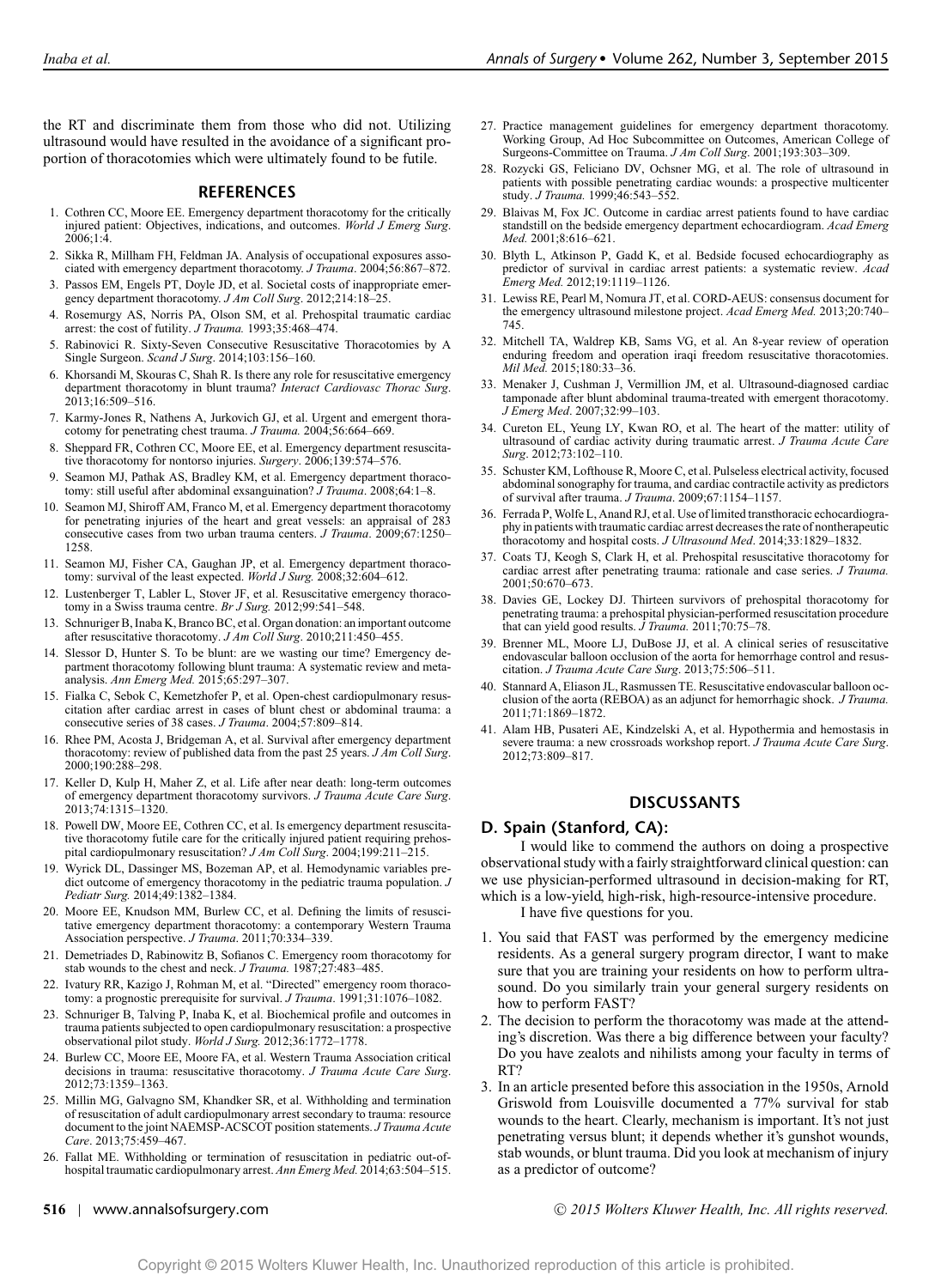- 4. It's not just the RT. There is a lot of resources that go along with this. Can you tell us how much time and blood products were used in the nonsurvivors?
- 5. Finally, I think it's clear that we can use FAST to tell us when not to do a RT, but the positive predictive value of a FAST was only about 17% in your study. The number needed to treat was between 6 and 8, depending on how you count the survivors with devastating neurologic injuries. You would still have to do a fair number of resuscitative thoracotomies to get a survivor. I think it's clear that FAST can tell us when not to do it. I'm not so sure if a positive FAST tells us we should do it. Can you clarify?

Thank you for the opportunity to discuss these data.

### **Response From K. Inaba:**

Thank you so much for those excellent comments. First of all, for the general surgery residents, yes, as a program director, I feel that this is very important, both for the residents and fellows. For the purposes of this study, however, because our residents were doing the thoracotomy, all of the ultrasounds were performed by the emergency medicine residents.

As far as the consistency of the indications, great question. We are a very aggressive group and uniform in our practice for patients who arrive in cardiac arrest. Virtually every patient underwent an emergency department thoracotomy. We did approximately 223 over a three-and-a-half-year time span, so very aggressive and consistent. Virtually every patient got one.

I agree that mechanism is very important when it comes to outcomes. Peter Rhee's study clearly delineated the importance of this. We did not look specifically at mechanism in this study, however, the one mechanism finding that did catch us off guard was that there were no patients amongst the survivors that arrested because of a cardiac stab wound, something that is usually quite common.

When we looked at this discrepancy more closely, what we found was that if a patient came in with a stab wound to the box, no matter what their blood pressure was, they were immediately brought to the operating room, which is 2 to 3 minutes, maybe not even, from our resuscitation area. In fact, of the 20-odd survivors of a cardiac injury during the study time frame because of a stab wound, seven of these, or a good third of them, arrested en route to the operating room or in the operating room on arrival. These are arguably patients that in many centers would have had a RT performed in the emergency department.

So, I think you bring up a great point. Mechanism is very important. The odd thing about our patient set is these missing stab wounds to the heart, but I think it is explained by the fact that they all went to the operating room and arrested there.

Should this tell us in whom we should do the procedure as opposed to those for whom we should not do the procedure? I think that's a great question. The positive predictive value is low, and practically I agree that the real value of ultrasound is not its positive predictive value, but in telling us who we probably should not perform the procedure in.

Finally, I think the resource question is critically important. I don't have an answer for you, but I agree, it's not just the room, it's not just the time, it's not just the disruption to patient flow, but there are true costs. Blood products for example are a major expense and although I cannot quantitate it for you, I agree that it is probably high.

### **P. Rhee (Tucson, AZ):**

I want to keep this simple to just one question, and that's on the technique of the FAST. On these patients who come in, a lot of them, if not most of them, are undergoing CPR. When we stop that process, it's almost like I personally will hold my breath until we can

get the procedure started, confirm that the person is dead, and get the procedure started.

So how long did it take for you to do this, and how much difficulty did you have in penetrating trauma injury, whether air in the chest affected the FAST and did you do it in the subxiphoid view or transthoracic?

#### **Response From K. Inaba:**

That's a great question. We obtained both a parasternal and subxiphoid window.

In the year leading up to the study start in October of 2010, we worked to get everybody onboard. It was an extremely difficult time, making sure every patient underwent an ultrasound. But by the end of a year, we were pretty happy with the compliance.

I don't have an exact time on how long it took, but to answer the practical question, was it performed and finished and recorded before the thoracotomy was completed, in the vast majority of cases, the answer is yes.

# **G. Moneta (Portland, OR):**

In your presentation, it seemed like you were implying that maybe the data would be interpreted differently at academic centers versus smaller centers. I'mwondering whether you are implying that we should be teaching residents to do a futile procedure simply for their education. Is that correct?

#### **Response From K. Inaba:**

That's a great question. No, to clarify, I don't think that it is ever acceptable to perform a procedure just for its educational benefit. I do think it's a good collateral benefit of doing this procedure aggressively, but I don't think that we could ever do this procedure just for the educational benefit of residents.

At a smaller center, where it's not done routinely, and is not set up to perform this procedure immediately, I think it will be much more difficult to get the procedure going. There's probably also an increased risk of harm to the providers. I think this is what probably distinguishes a lower-volume center from a higher-volume center.

If somebody comes in in traumatic arrest to L.A. County, it's a very quick and efficient procedure. It's all set up and ready to go. The instruments are there. Everything is prepared. In a center that doesn'tdo this routinely, there's definitely a longer lead-up time, more of an impact on the other patients in the emergency department and there's probably more of a risk of harm to the providers. That was the distinction that I was making.

Finally, I do think that it's probably true that if we cut the number of resuscitative thoracotomies in half, an already rare procedure will become rarer. There will be an impact on training, but we should never be doing a procedure just for resident benefit.

# **F. Lewis, Jr (Philadelphia, PA):**

Another variable that you did not examine but that is relevant to the survival rate is the prehospital time. In San Francisco, where I had a lot of experience with this, prehospital times were very short because geography is small. With that, the survival increases significantly. In a couple of articles that were reported from the San Francisco general experience a long time ago, the initial survival rate, for example, for myocardial stab wounds was around 40%, because they in fact had short prehospital times. I think that's worth factoring into your analysis.

The second thing, which I think is a much more obscure point, is that, as you showed here, the neurologic recovery rate, if the patients are resuscitatable, is quite high.

<sup>C</sup> *2015 Wolters Kluwer Health, Inc. All rights reserved.* www.annalsofsurgery.com | **517**